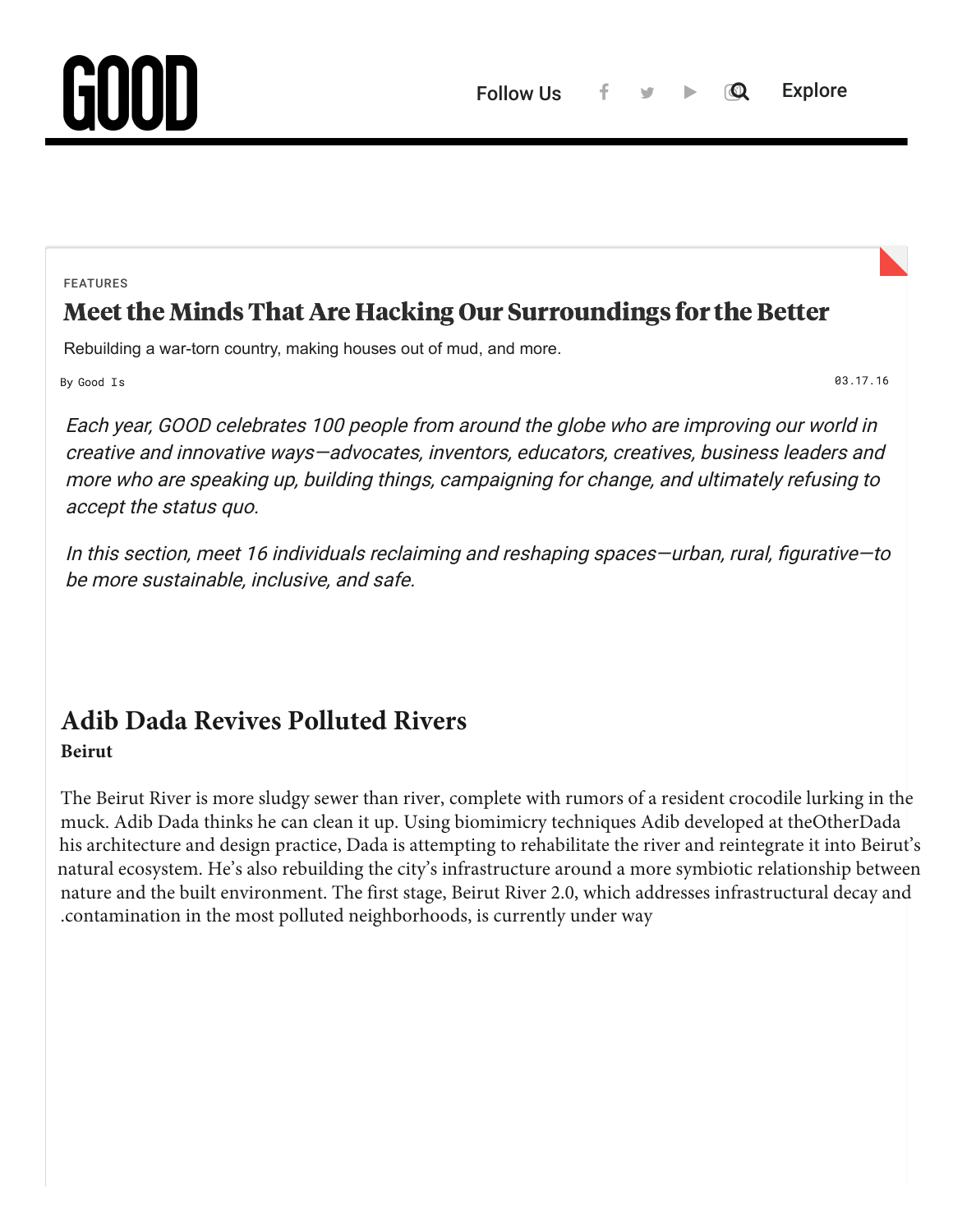# **[Jeff Hebert Plots New Orleans' Comeback](https://www.good.is/)**

**New Orleans**

Few cities need Hebert's job as much as his current employer, New Orleans. The Big Easy, which is still fighting to recover from massive devastation wreaked by Hurricane Katrina, hired the urban planner as its first chief resilience officer near the end of 2014. This year, Hebert will begin implementing ["Resilient New Orleans,](http://resilientnola.org/)" a strategy that prioritizes infrastructure, inequality, and adaptation.

### **Sally Duncan Protects Playtime**

#### **Addis Ababa**

Ethiopian urbanization is uniquely concentrated in Addis Ababa, the only urban area with more than 300,000 people in a country of over 90 million. As the capital continues to grow, Duncan wants to expand and democratize its public play space. Her company, [Out of the Box,](http://www.outoftheboxpartnerships.com/) designs children's recreational areas for low-income, high-rise condominium communities. Its first "adventure playground" opens this spring.

# **María Claudia Lacouture Puts Colombia On the Map**

#### **\nBogotá**

As president of Colombia's official promotional agency, [ProColombia,](http://www.procolombia.co/en) Lacouture has tackled her country's dangerous, drug-fueled reputation with digital-age ingenuity. Tourism has increased by more than 50 percent during her four-year tenure, now outpacing exported coffee as a source of foreign revenue. She's also helping turn the country into an international hotbed for tech, leading campaigns to encourage Colombians to enter the sector.

# **Kelly Ward Brings a Pen to a Gunfight**

#### **Washington, D.C.**

As general counsel for the [Coalition to Stop Gun Violence,](http://csgv.org/) Kelly Ward developed the "gun violence restraining order," allowing California officials as of January to temporarily confiscate firearms from those deemed a clear and present danger. Next on Ward's agenda is expanding similar legislation across the country.

# **Liz Alden Wily's Land Rights Revolution**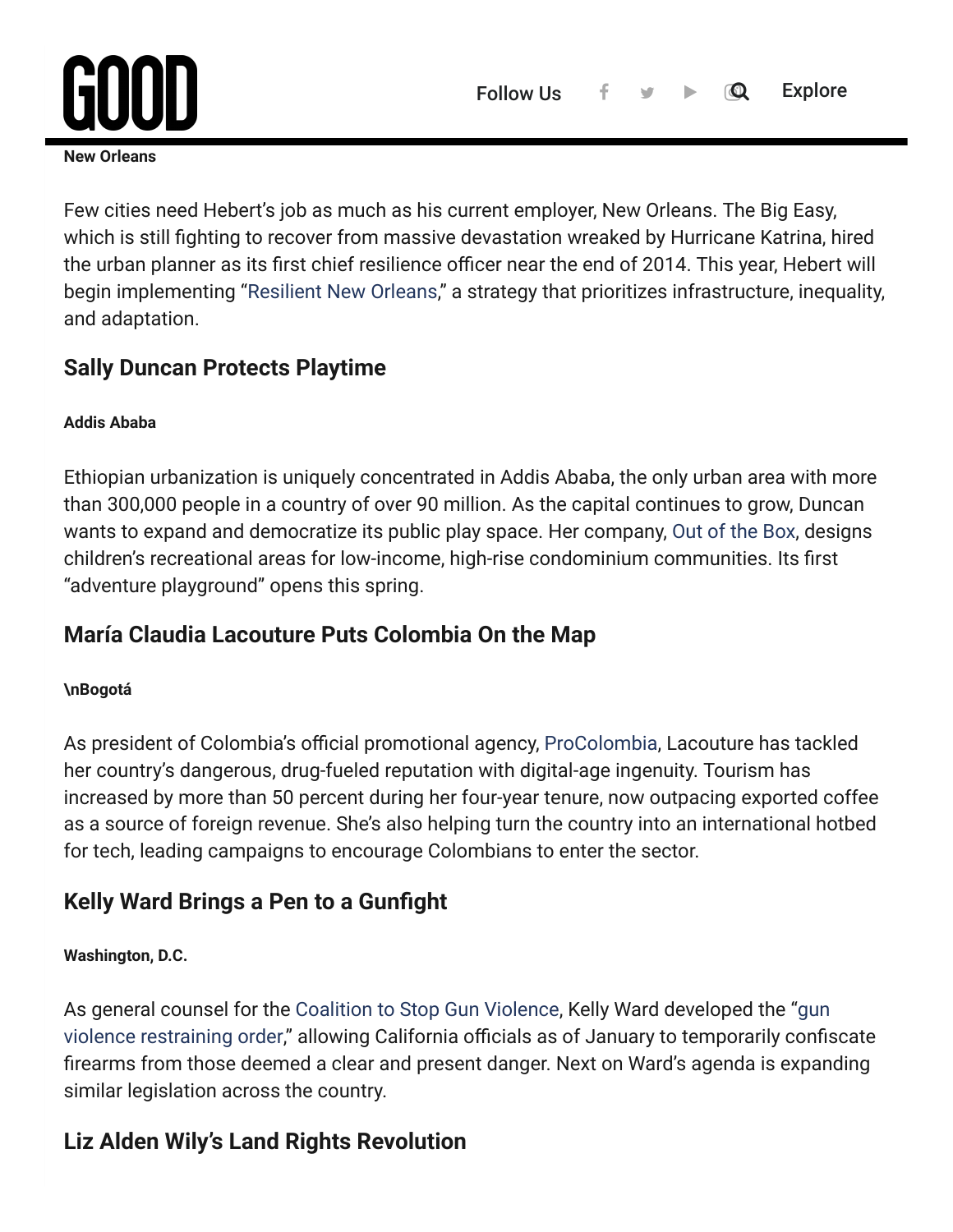# **Leiden**  $\overline{\mathbf{u}}$  computed land rights. Now she's ghting to put  $\mathbf{v}$  ghting to put  $\mathbf{v}$

hands of indigenous communities whose land tenures predate the existence of a state. Last November, she helped launch [LandMark](http://www.landmarkmap.org/), an interactive digital map that provides information on land tenure history as well as national land and resource laws. She also started the African Land Rights Transparency Index, a biannual report on rural land rights policies in various states. The report will expand to include 25 countries this year and the entire continent by the end of 2017.

# **ShamsArd Gets Crafty In Palestine**

#### **Ramallah**

Danna Masad, Lina Saleh, Dima Khoury, and Rami Kasbari of Palestinian design studio [ShamsArd](https://shamsard.wordpress.com/) champion local earthen building materials and affordable, sustainable architecture. But as Israel tightened its grip last year on imports into Gaza and the West Bank—draining Palestine's supply of concrete and cement—ShamsArd became vital for a new reason: It offers design solutions based on construction materials Palestinians can reliably acquire. The fiveyear-old firm has worked on homes, hospitals, and community centers; it's currently collaborating on 20 new playgrounds.

# **Autowale Decongests India's Streets**

#### **Pune**

With the world's second highest number of traffic fatalities, India clearly has a congestion problem. Janardan Prasad and Mukesh Jha are attempting to alleviate that with [Autowale](http://www.autowale.in/), an app, website, and phone-in service that functions like Uber for auto-rickshaws. Autowale connects customers with drivers of India's ubiquitous three-wheelers, which facilitate 20 percent of the country's urban trips while occupy- ing just two percent of the road. The company now employs over 1,000 drivers—many of whom have increased their monthly salaries twofold with the steady work—and has served half-a-million customers. This year Autowale is testing hyperlocal food, grocery, and e-commerce deliveries.

# **Ravi Naidoo Nurtures Africa's Creative Class**

#### **Cape Town**

Few are more responsible than [Naidoo](https://www.good.is/features/issue-35-ravi-naidoo), founder of renowned creative agency [Interactive Africa](http://www.interactiveafrica.com/), for turning Cape Town into an international design hub. The annual [Design Indaba Festival](http://www.designindaba.com/) he launched in 1995 brings together Africa's foremost and emerging creatives to exhibit, network,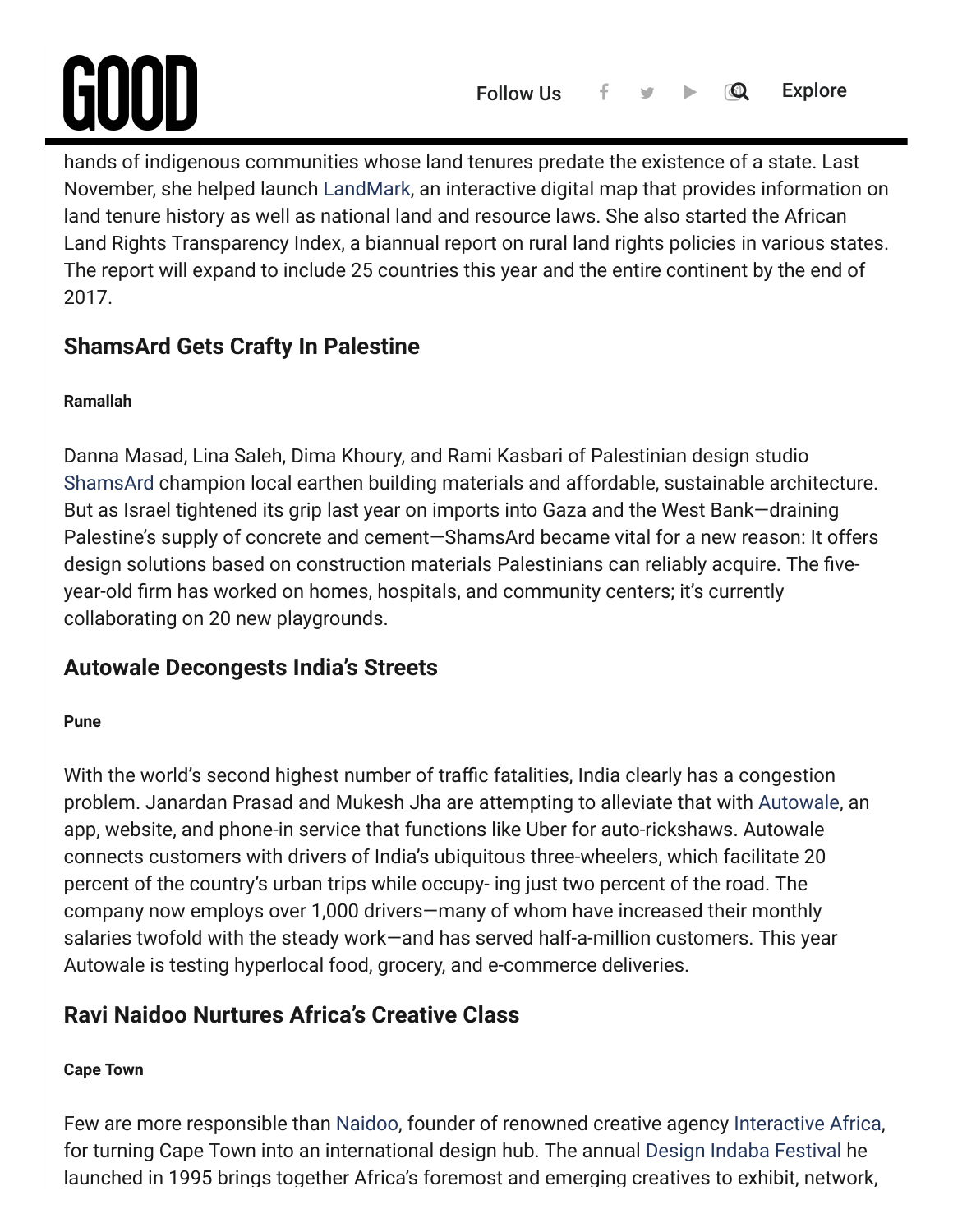# anan reima **[Sarah Lidgus Crowns Community King](https://www.good.is/)**

#### **New York City**

As founder of the urban inequality-focused creative studio Small City New York, designer Sarah Lidgus's community-based design practice aims to make cities friendlier, specifically by engaging its inhabitants in the process. She speaks passionately about building lasting relationships, understanding a project's political context, and accepting the community as the expert. Last year, Lidgus launched a community design school in Queens, produced an employee rights guide for nail salon workers, and led a community art project in the South Bronx.

### **Beth Stryker Gives Cairo a Facelift**

#### **Cairo**

An architect, artist, and curator by trade, Beth Stryker co-founded [CLUSTER](http://clustercairo.org/) (Cairo Lab for Urban Studies, Training and Environmental Research) with architect/urbanist Omar Nagati in the Arab Spring's aftermath, to foster urban research, architecture, art, and design initiatives. CLUSTER works to revitalize downtown Cairo, through long-term projects to reinvigorate the city's passageways and rooftops as public space. The lab has also developed designs for a community park to integrate informal and formal neighborhoods, held participatory design workshops, and designed a model for urban eco-houses.

### **Thomas Granier's Inspired Mud Masonry**

#### **Ganges**

In sub-Saharan Africa—where desertification and deforestation are depleting natural timber resources and modern construc- tion materials can bankrupt families—20,000 people use or live in Thomas Granier's "Nubian vault" homes, built with local, raw-earth bricks and based on methods invented over 3,000 years ago in Egypt. Formerly a mason's apprentice, Granier cofounded the [Nubian Vault Association](http://www.lavoutenubienne.org/en) in 2000 to reduce housing costs, battle climate change, and cultivate a new, smarter generation of West African masons. Last year, the organization expanded into its fourth and fifth countries, Benin and Ghana.

# **Sarah Drummond's Pedal-Powered Movement**

#### **Glasgow**

[CycleHack](http://www.cyclehack.com/) started as an annual 48-hour event uniting citizens government officials and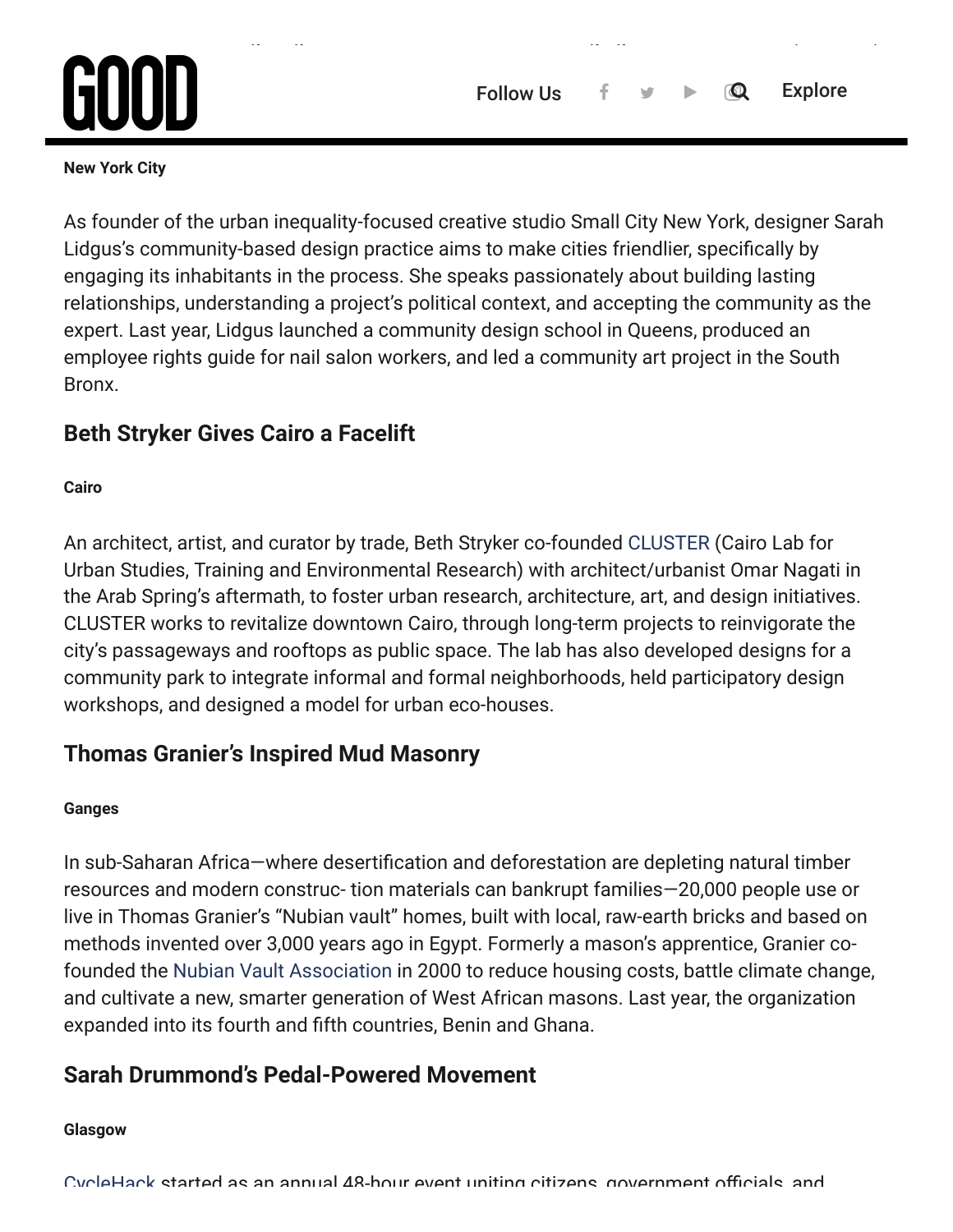# cycling agencies around the world to prototype design solutions for cycling solutions for cycling solutions for a penny and rubberband to temp rarily makeshift a skirt into bike-friendly pants. This year,

founder Sarah Drummond, proud owner of a blue racer named Lost Boy, is bringing the event to more than 70 cities and developing bike-friendly curriculum for schools.

# **Adib Dada Revives Polluted Rivers**

#### **Beirut**

The Beirut River is more sludgy sewer than river, complete with rumors of a resident crocodile lurking in the muck. Adib Dada thinks he can clean it up. Using biomimicry techniques developed at [theOtherDada](http://theotherdada.com/#!home), his architecture and design practice, Dada is attempting to rehabilitate the river and reintegrate it into Beirut's natural ecosystem. He's also rebuilding the city's infrastructure around a more symbiotic relationship between nature and the built environment. The first stage, Beirut River 2.0, which addresses infrastructural decay and contamination in the most polluted neighborhoods, is currently under way.

# **Susannah Drake Soaks Up Pollutants**

#### **Brooklyn**

Architect Susannah Drake's [DLANDstudio,](http://www.dlandstudio.com/) a design firm that fuses landscape and architectural engineering, unveiled an ambitious proposal that fundamentally reimagined New York City's [oppositional relationship with water in 2010. Her vision starts to take shape when Gowanus](http://www.dlandstudio.com/projects_gowanus.html) Canal Sponge Park opens in Brooklyn this spring. Among other features, the park's customengineered soil will absorb toxins and heavy metals from the canal's heavily contaminated waters, which the EPA has estimated would take over \$500 million to clean completely.

# **Carolina Osorio Fights Trac with Formulas**

#### **Boston**

There's a good chance the next generation of urban transportation systems will run on algorithms developed by Carolina Osorio. The Bogotá-born civil and environmental engineer, currently an associate professor at MIT, builds real-time traffic management strategies and models derived from advanced math theory that use high-resolution urban mobility data collected on smartphones to reduce urban congestion. Simply put, your future commute is looking a whole lot nicer.

# **Facundo Guerra Revitalizes Sao Paulo Nightlife**